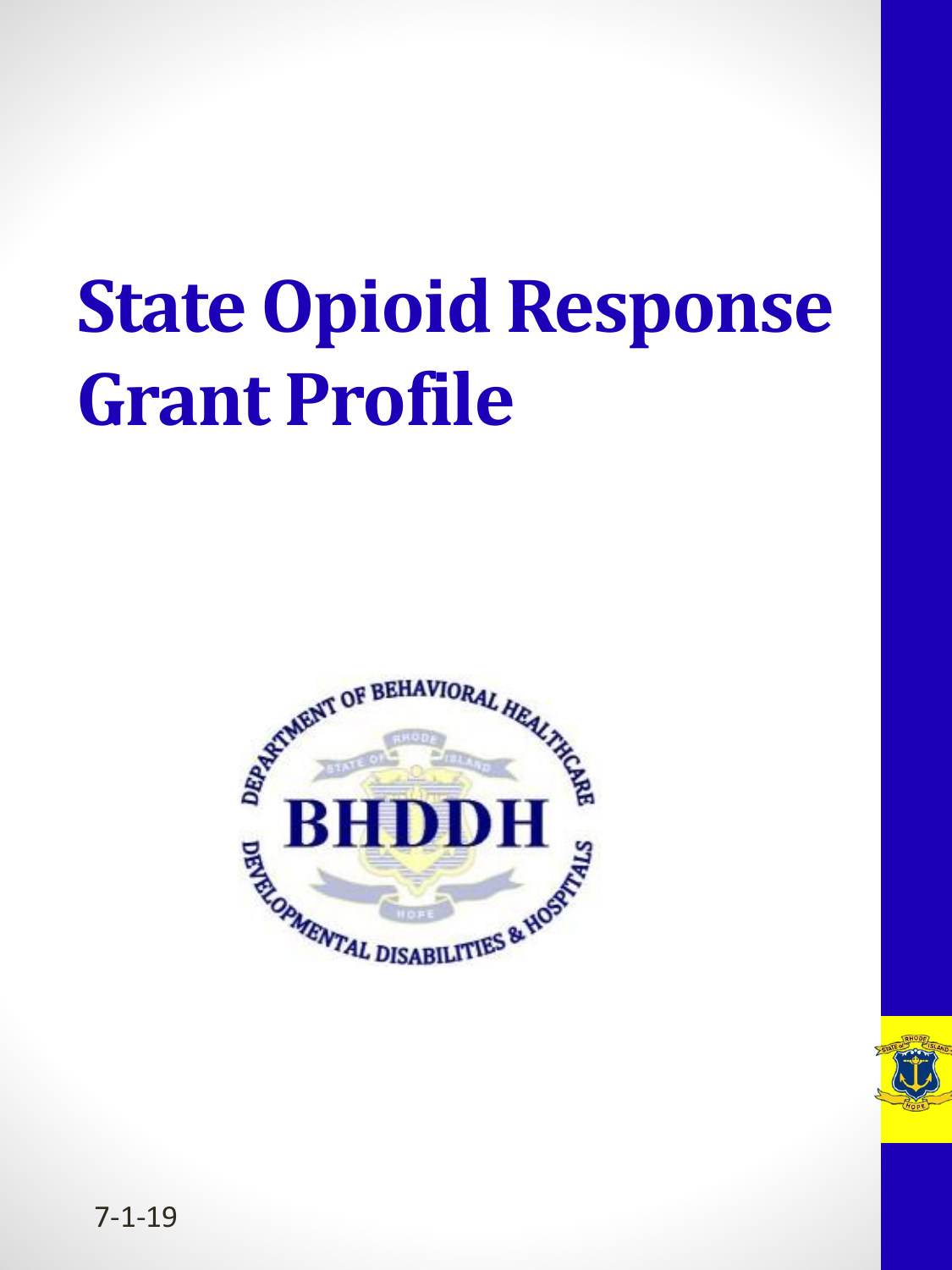#### Grant Info

- **Type of Grant:** Formula Grant
- **Area of Focus:** multi-focal (primary prevention, treatment and recovery)
- **Purpose of Grant:** The grant program aims to address the opioid crisis by increasing access to medication-assisted treatment using the three FDAapproved medications for the treatment of opioid use disorder, reducing unmet treatment need, and reducing opioid overdose related deaths through the provision of prevention, treatment and recovery activities for opioid use disorder (OUD) (including prescription opioids, heroin, and illicit fentanyl and fentanyl analogs).
- **Start and End Date of Grant:** 09/30/18 09/29/2020
- **Amount of Award (all years):**
	- **Federal Award Amount:** \$25,190,174 (+\$6,574,635 supplement)
	- **State Award Amount: \$**0
- **% Match Required:** 0
- **Source of Funding:** 
	- Substance Abuse and Mental Health Services Administration, Center for Substance Abuse **Treatment**
- **BHDDH Project Director and Email Address:** 
	- Adam Nitenson
	- [adam.nitenson@bhddh.ri.gov](http://adam.nitenson@bhddh.ri.gov)

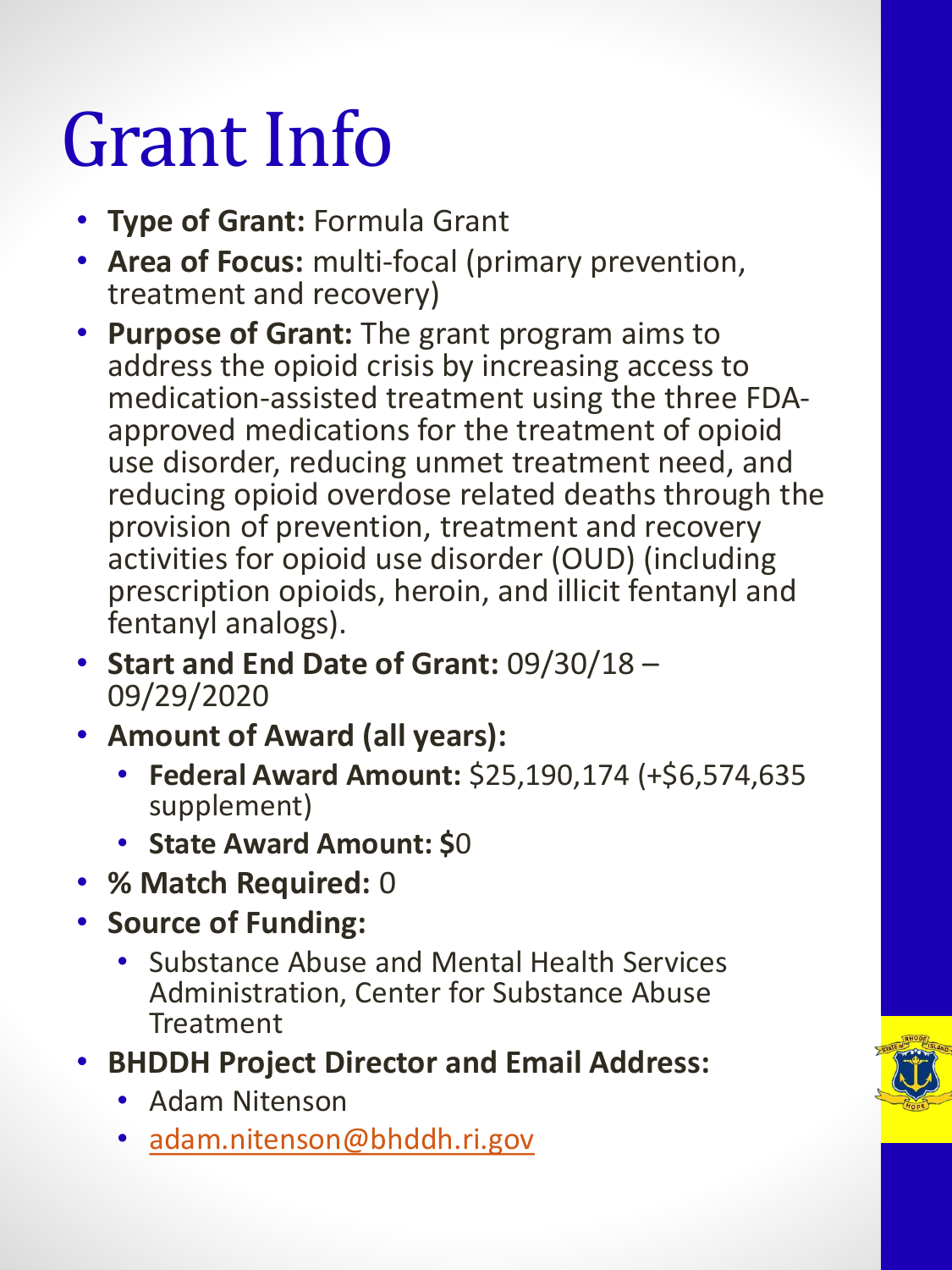#### Grant Info

- **Subrecipient and Vendor Agency/Agencies, Contacts, and Email Addresses:**
- **Memorandum of Understanding:**
	- RI Dept. of Health:
		- Ariana Delfino
		- [Ariana.Delfino@health.ri.gov](mailto:Ariana.Delfino@health.ri.gov)
	- Dept. of Labor and Training:
		- Sarah Bramblet
		- [Sarah.Bramblet@dlt.ri.gov](mailto:Sarah.Bramblet@dlt.ri.gov)
	- EOHHS/OHIC:
		- Marti Rosenberg
		- [Marti.Rosenberg@ohic.ri.gov](mailto:Marti.Rosenberg@ohic.ri.gov)
	- RI State Police:
		- Cpt. Matthew Moynihan
		- [Matthew.Moynihan@risp.gov](mailto:Matthew.Moynihan@risp.gov)

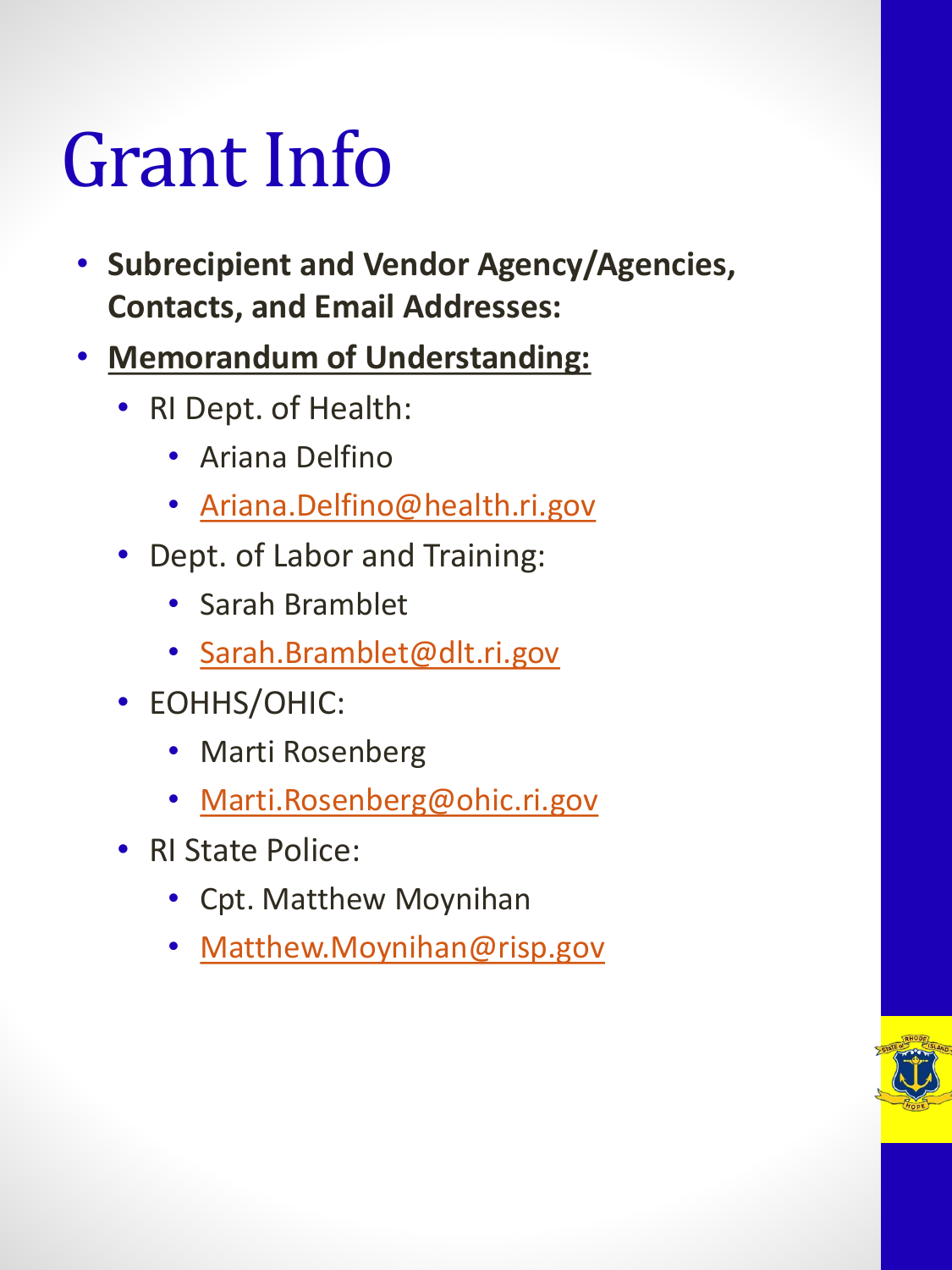#### Grant Info

- **Subrecipient and Vendor Agency Contacts and Email Addresses:**
- **Select Contracts:**
- Horizon Healthcare Partners Jim Ryczek [jryczek@HHPartners.org](mailto:jryczek@HHPartners.org)
- Parent Support Network- Lisa Conlan *[l.conlan@psnri.org](mailto:l.conlan@psnri.org)*
- Community Care Alliance Rita Gandhi [RGandhi@CommunityCareRI.org](mailto:RGandhi@CommunityCareRI.org)
- East Bay Community Action Plan Robert Crossley [rcrossley@ebcap.org](mailto:rcrossley@ebcap.org)
- Newport Mental Health Jaime Lehane [jlehane@newportmh.org](mailto:jlehane@newportmh.org)
- The Providence Center Owen Heleen [Oheleen@CareNE.org](mailto:Oheleen@CareNE.org)
- Thrive Kevin Cote [kcote@thrivebhri.org](mailto:kcote@thrivebhri.org)
- Gateway Scott DiChristofero [SDiChristofero@Lifespan.org](mailto:SDiChristofero@Lifespan.org)
- Coastline EAP Sarah Dinklage [sdinklage@risas.org](mailto:sdinklage@risas.org)
- CODAC Linda Hurley [lhurley@codacinc.org](mailto:lhurley@codacinc.org)
- CTC Linda Cabral [lcabral@ctc-ri.org](mailto:lcabral@ctc-ri.org)
- ARI Greg McWilliams [gmcwilliams@methadone.com](mailto:gmcwilliams@methadone.com)
- CTR Wendy Looker [wendy@methadoneri.com](mailto:wendy@methadoneri.com)
- Discovery Brian Foss [Brian.Foss@ctcprograms.com](mailto:Brian.Foss@ctcprograms.com)
- Journey to HHH Ann Baccari [ann.baccari@thejourneyhhh.com](mailto:ann.baccari@thejourneyhhh.com)
- **Evaluation Contact and Email:** 
	- Gabriela Arredondo [Gabriela.Arredondo@bhddh.ri.gov](mailto:Gabriela.Arredondo@bhddh.ri.gov)
	- Andrew Nelson [Andrew.Nelson@bhddh.ri.gov](mailto:Andrew.Nelson@bhddh.ri.gov)

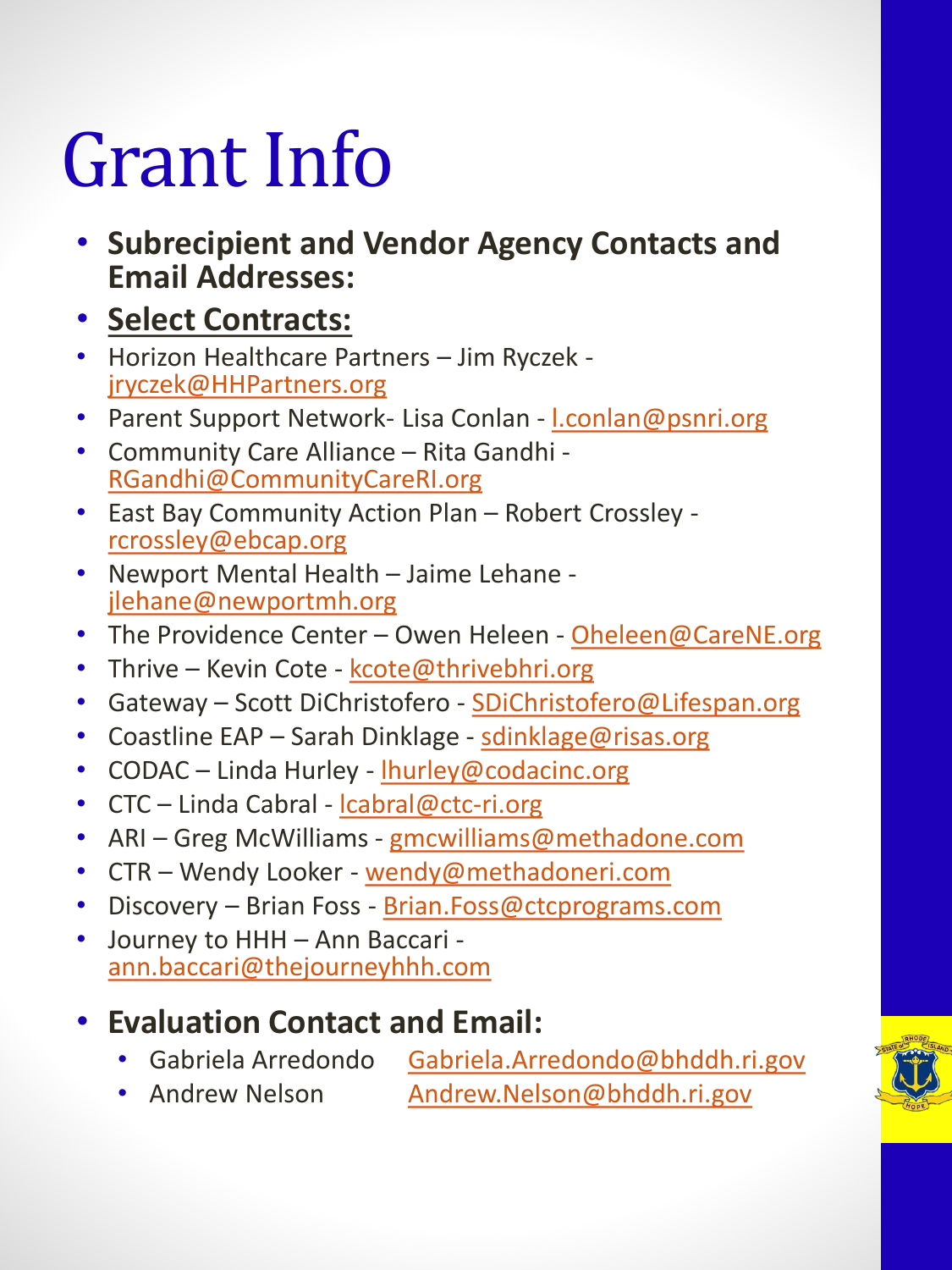# Overview

- The SOR-RI initiative will 1) reduce the number of prescription drug/opioid overdose-related deaths and adverse events among individuals 18 years of age and older, 2) increase access to treatment and reduce unmet needs through the provision of prevention, treatment and recovery activities 3) support a comprehensive response using epidemiological data in the planning process. The grant will impact over 200,000 residents and provide treatment to 800 individuals.
- The goals of the initiative include: 1) Increase access to medication assisted treatment; 2) Increase access to treatment and recovery support services in the community; 3) Increase the capacity of the community to assess, plan and implement strategies to prevent substance/opioid misuse.

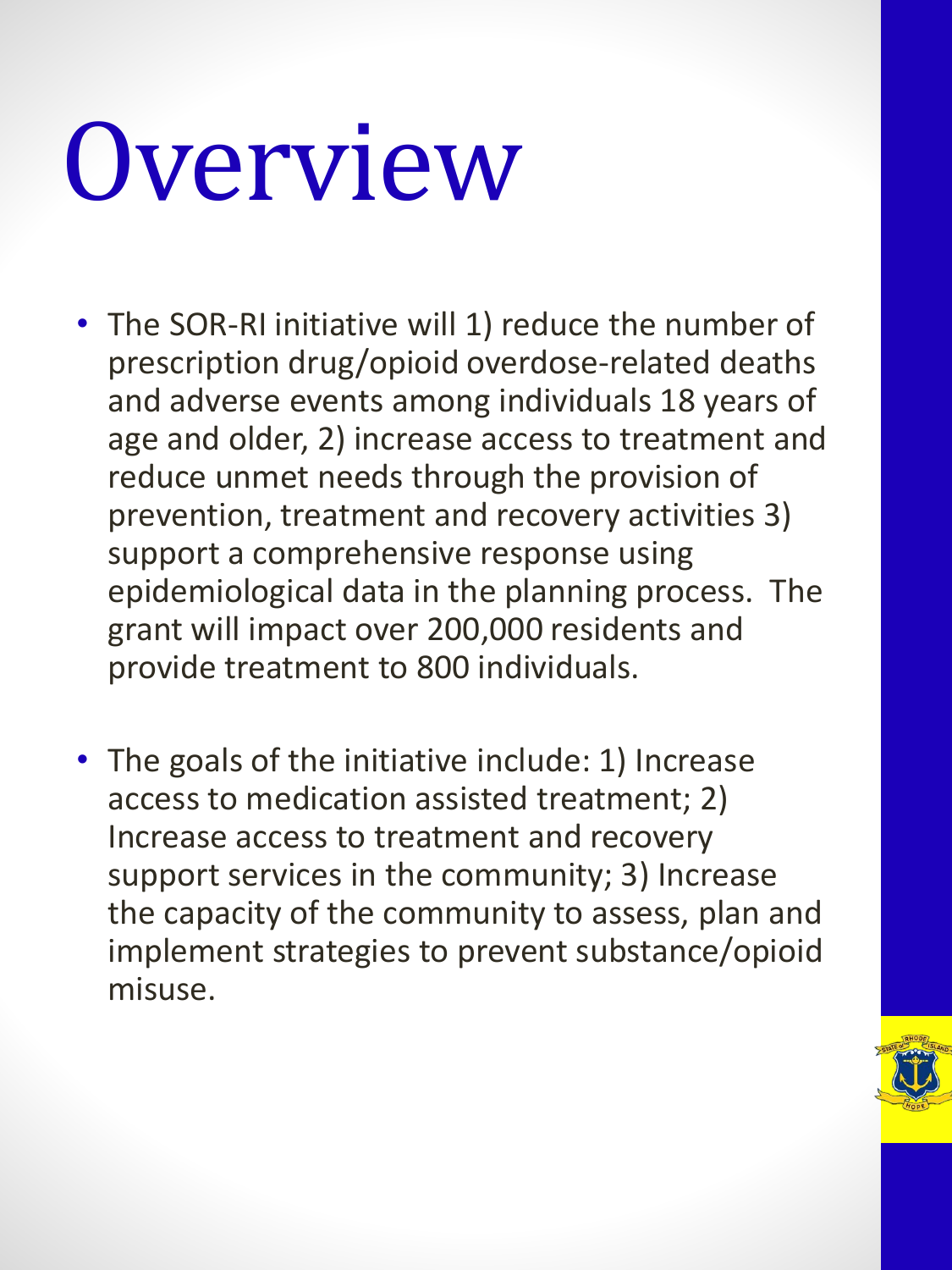#### Required Activities

- Assess the needs of tribes in your state and include strategies to address these needs in your SOR program.
- Implement service delivery models that enable the full spectrum of treatment and recovery support services that facilitate positive treatment outcomes and long-term recovery.
- Models for evidence-based treatment include, but are not limited to, hub and spoke models in which patients with OUD are stabilized in a specialized treatment setting focused on the care and treatment of OUD and associated conditions such as mental illness, physical illness, including infectious diseases, and other substance use disorders and then transferred to community-based providers once stabilization has occurred.
- Other evidence-based models to treat OUD include treatment in federally and state-regulated Opioid Treatment Programs, addiction specialty care programs that either directly provide or support use of MAT for OUD in addition to psychosocial services such as drug counseling, psychoeducation, toxicology screening, individual, group, or family therapy, vocational/educational resources, case management, and recovery support services.

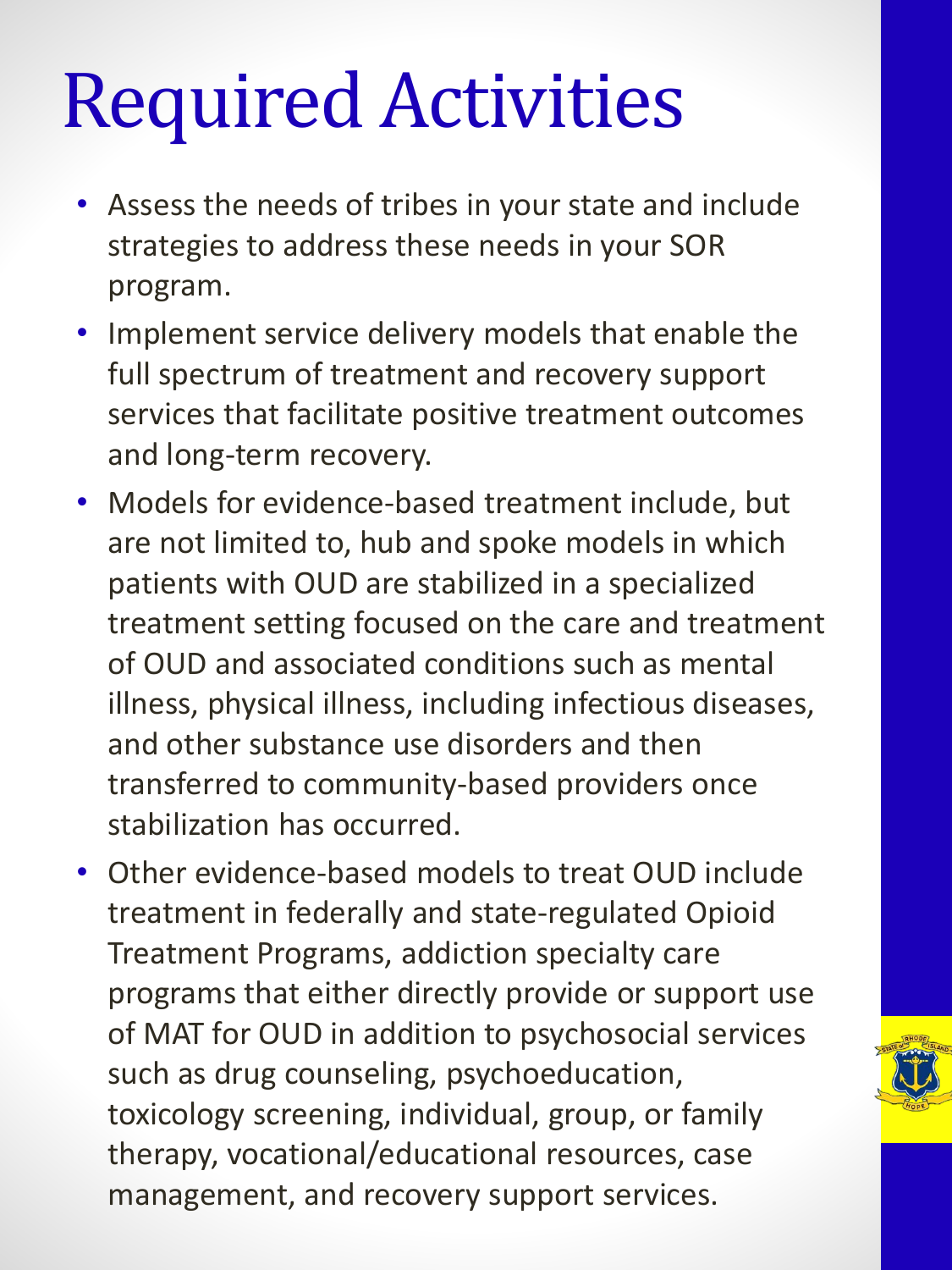### Required Activities: (Cont'd)

- Specialty programs such as emergency departments, urgent care centers, in some cases, pharmacies, and intensive outpatient, partial hospital, or outpatient substance use disorder treatment programs that also support appropriate MAT and recovery support services may also qualify as programs utilizing evidence-based practices.
- Inpatient/residential programs that provide intensive services to those meeting medical necessity criteria and which offer MAT may also be programs engaging in evidence-based practices if the care continuum includes a connection to MAT in the community once discharged from the inpatient/residential program.
- Primary care or other clinical practice settings where MAT is provided and linkages to psychosocial services and recovery services in support of patient needs related to the provision of comprehensive treatment of OUD may also qualify as evidencebased programs/practices.

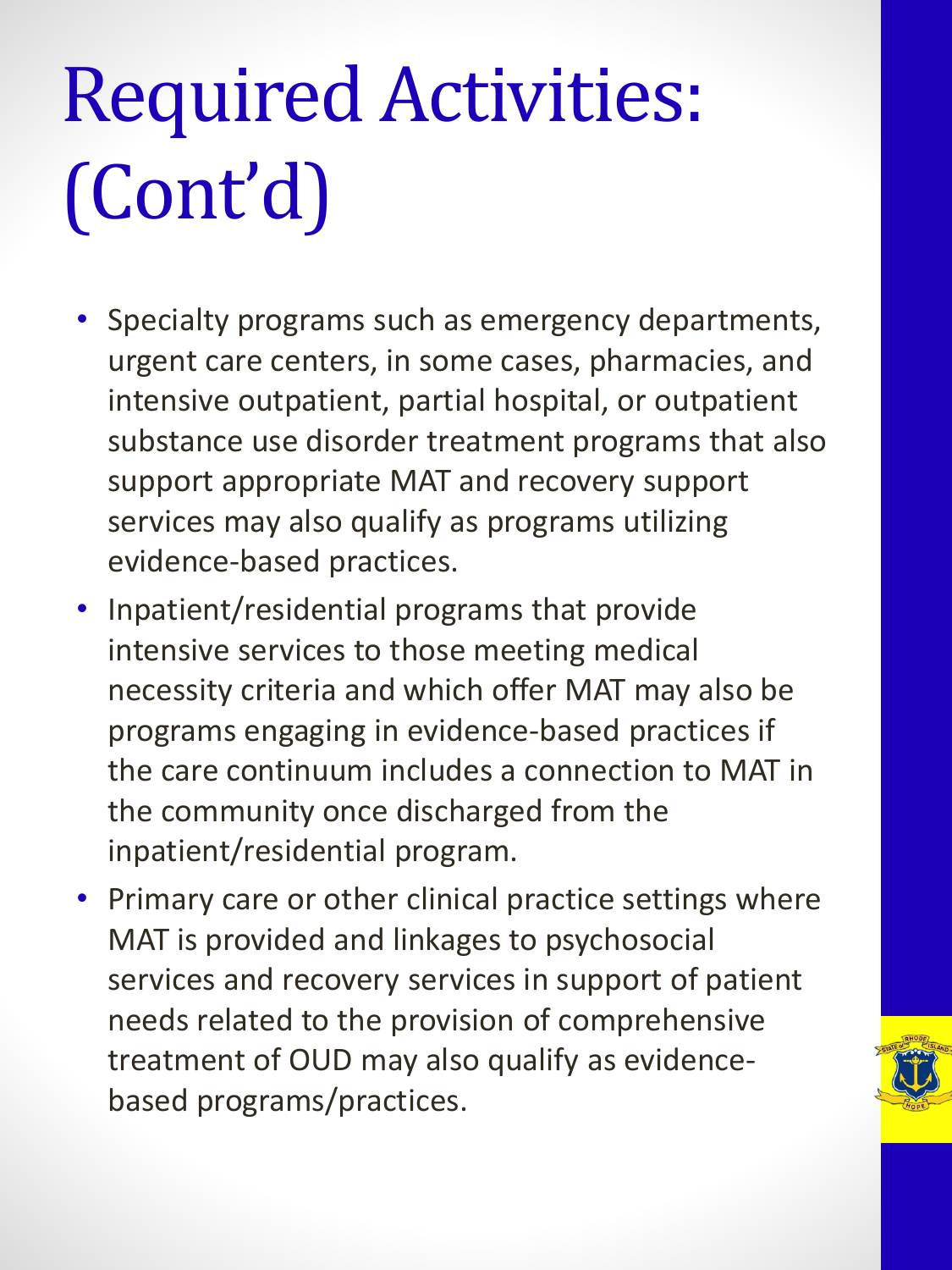## Required Activities: (Cont'd)

- Implement community recovery support services such as peer supports, recovery coaches, and recovery housing. Grantees must ensure that recovery housing supported under this grant is in an appropriate and legitimate facility. Individuals in recovery should have a meaningful role in developing the service array used in your program.
- Implement prevention and education services including training of healthcare professionals on the assessment and treatment of OUD, training of peers and first responders on recognition of opioid overdose and appropriate use of the opioid overdose antidote naloxone, develop evidence-based community prevention efforts including evidence-based strategic messaging on the consequence of opioid misuse, and purchase and distribute naloxone and train on its use.
- Ensure that all applicable practitioners (physicians, NPs, PAs) associated with your program obtain a DATA waiver.
- Provide assistance to patients with treatment costs and develop other strategies to eliminate or reduce treatment costs for uninsured or underinsured patients.
- Provide treatment transition and coverage for patients reentering communities from criminal justice settings or other rehabilitative settings.
- Make use of the SAMHSA-funded Opioid TA/T grantee resources to assist in providing training and technical assistance on evidence-based practices to healthcare providers in your state who will render services to treat OUD in individuals seeking treatment and recovery services.

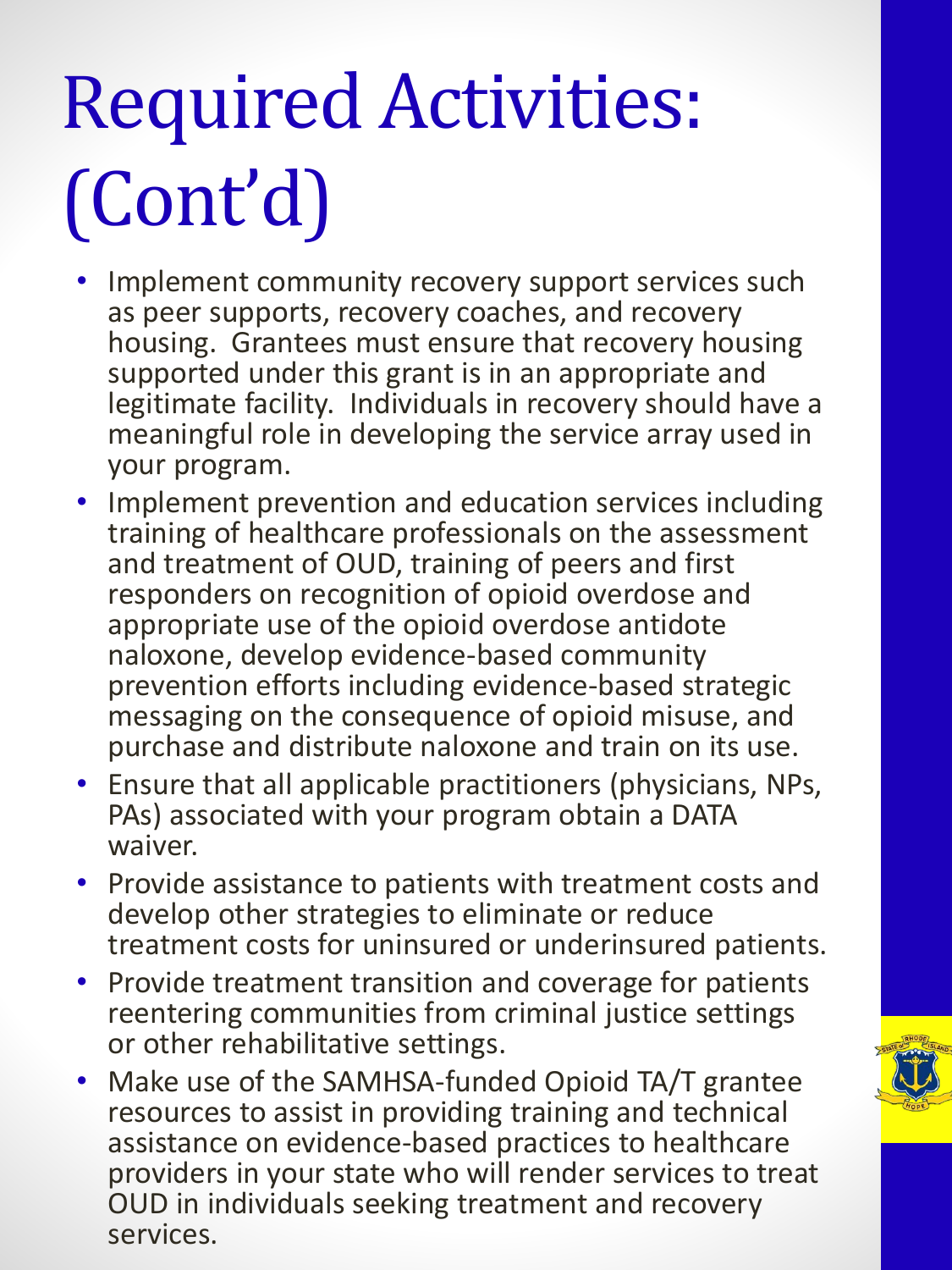### Approach

- Multi-focal grant focused on the four pillars of the Governor's Strategic Plan: Prevention, Rescue, Treatment, and Recovery. Includes associated media campaigns.
- **Prevention Projects:** Funding Opioid Overdose Solution Grants through the seven Regional Prevention Coalitions (region-led RFP process); Implementation of opioid education modules in middle/high schools via Project Success; Technical Assistance for prevention activities through John Snow Institute.
- **Rescue Projects:** Distribution of Naloxone to providers and the RI community
- **Treatment Projects:** BH Link and Mobile Treatment and Liaison coordination via the CMHCs; Integrated Mobile Unit provides MAT induction through the CODAC/URI van; Enhanced Detox, MAT for uninsured/underinsured/undocumented with accompanying liaisons.